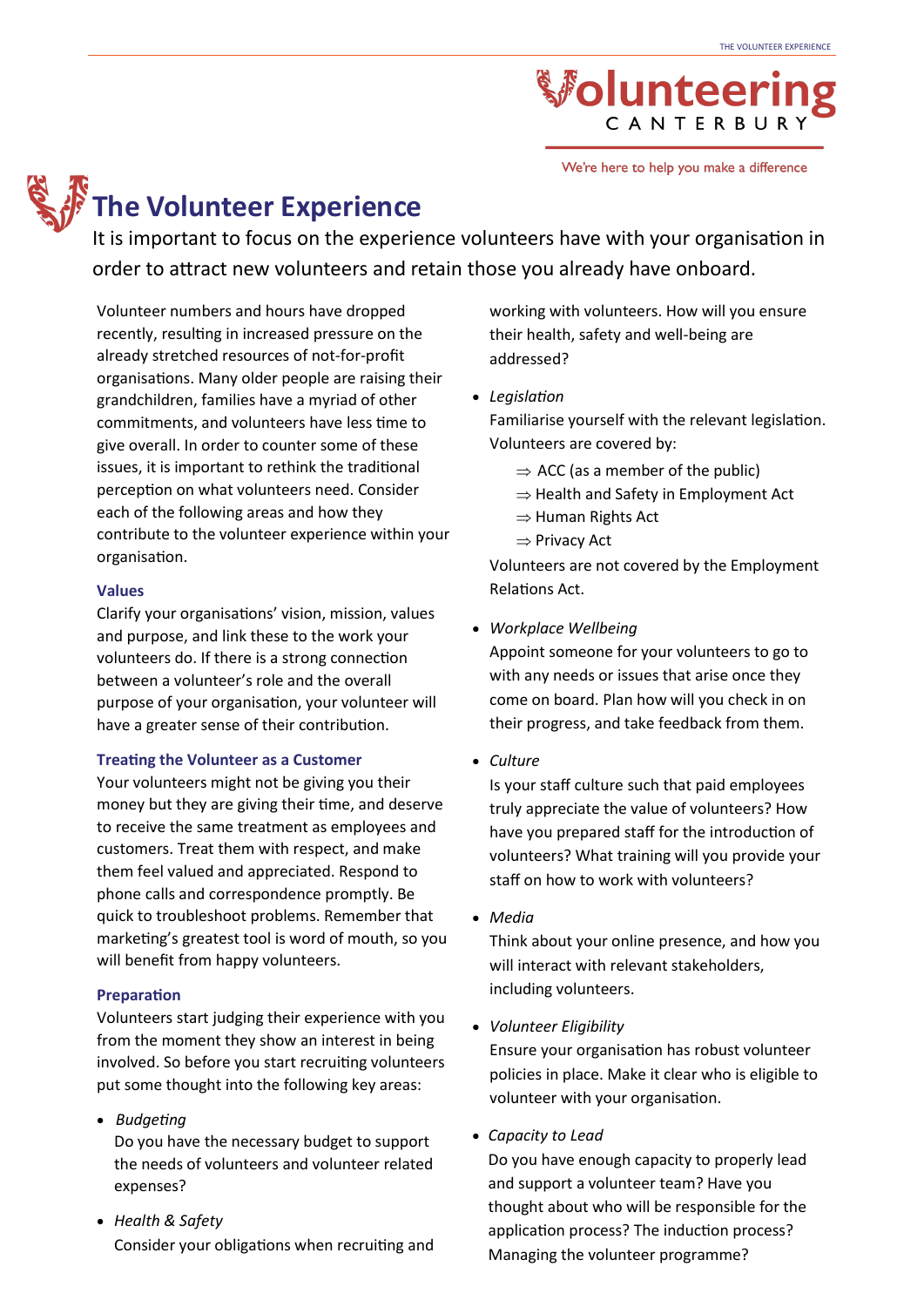We're here to help you make a difference

### **Volunteer Programme Audit: The Volunteer Experience**

#### • *Resources for Volunteers*

Well-written role descriptions for your volunteers are essential. You also need the necessary tools, equipment and space for them to carry out their role and clear procedure manuals to support them in their role.

• *Processes*

Establish an application and induction process that can be adapted for all types of volunteer roles. Consider what recognition method you will utilise, how you will manage conflict, or exit a volunteer if necessary. Solid policies and processes protect your organisation, the people you serve and your volunteers.

• *Code of Conduct*

Give your volunteers an understanding of how their role contributes to the wider vision of your organisation. Make sure the volunteers' rights and responsibilities are clearly spelled out.

#### **Recruitment**

The recruitment process is the first contact a volunteer has with your organisation. Consider each of the following aspects within this process:

- *Understanding volunteer motivation:* People volunteer for all sorts of reasons. Usually there is an element of wanting to support your particular cause, but there are often other motivators. These might include meeting new people, obtaining a reference for future work opportunities, the chance to learn a new skill, to keep themselves active, or to practice Englishspeaking skills. Understanding the motivations of your volunteers helps determine what sources of recruitment you use, the level and type of support you provide, and what recognition methods will be best received.
- *Volunteer role description:* Volunteer roles come in all shapes and sizes, so while a role description is always good practice, it doesn't have to be formal and stuffy. Having a

clear role description helps prevent misunderstandings and gives volunteers confidence in carrying out their role. Avoid using the term "volunteer" in the title, as this is a pay category, not a role description. Don't be afraid to get a little creative, and always ensure the impact of the volunteers' contribution is part of the description.

• *Volunteer application process:*

Providing a great volunteer experience means valuing your volunteers' time right from the start. Your application process needs to be thorough, but also efficient. Before you begin, think about what information you need from the volunteer and how you will gather it. What information does the volunteer need from you, and how will you provide it? What legal requirements do you need to consider? Who is responsible for each step in the process and how will you communicate with the volunteer throughout the process?

• *Interview process:* 

There are a number of ways to ascertain an applicant's suitability for the role they apply for. Of these, personal face to face interviews, using structured interview questions, is the most common. Other options include informal conversations or work simulations. The key is to determine how you will identify if the volunteer is a match for the role they applied for. Think about what you will do if they are not. Where possible interview more than one applicant, ensuring they not only have the required skills, but that they believe in your cause, and they fit the values of your organisation.

• *Inclusivity*:

Teams benefit by being diverse and involving a wide range of volunteers. This may include people with a disability, youth, male volunteers, senior adults, or someone from a different ethnic background. Tap into existing forums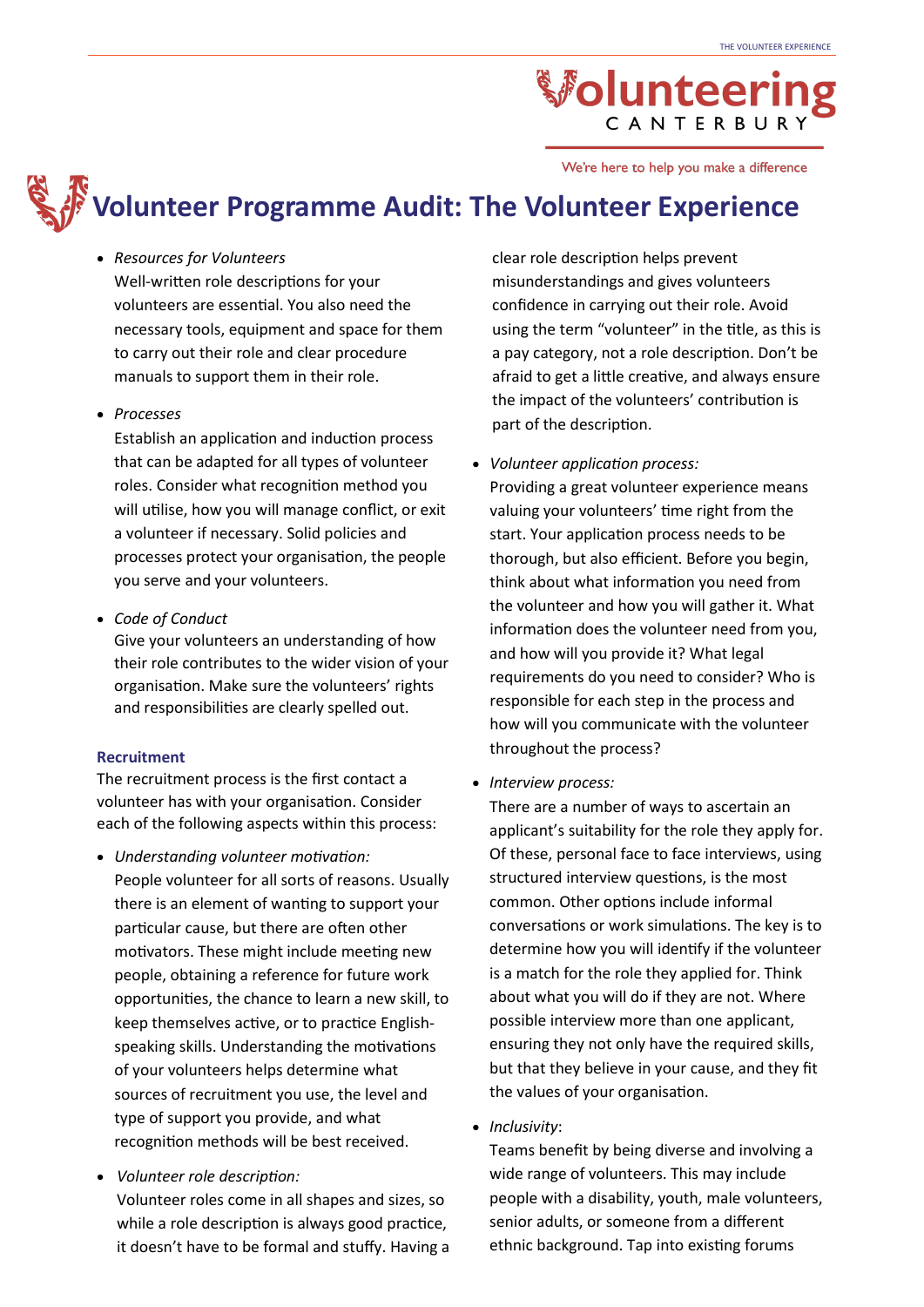We're here to help you make a difference

### **Volunteer Programme Audit: The Volunteer Experience**

such as careers expos, retirement villages, or international societies. Don't underestimate the contribution of volunteers from groups outside your standard pool.

#### • *Reference Checking:*

Reference checks allow you to build a picture of the prospective volunteer and help to ensure you are getting a good fit for your team. They are also used for verifying information on the application form or C.V. and can help you avoid issues with unsuitable volunteers later.

• *Police Checking:*

A robust recruitment process should include a background check such as a Police Check, which includes information on any contact with the police. Having a criminal record does not mean you automatically exclude a potential volunteer, but it does help you make a more informed decision.

• *Fitting the Role to the Volunteer:* Matching the right volunteer to the role is a two-way process. You need to be clear on the needs of your organisation, as well as the needs and motivations of the volunteer. It can be helpful to break it down into absolutes (such as having a full, clean drivers licence for a driving role), preferences (such as experience in a certain field), deal breakers (such as criminal convictions, or smokers), and what support or training can be offered to a volunteer (if any).

#### • *Length of Commitment:*

The traditional long-term volunteer role does not suit everyone. Consider how you can break down your commitment requirements to make your volunteering roles more accessible and expand your pool of potential volunteers. This might include one-off opportunities, such as a specific project, or roles that can be performed outside of normal office hours, so a volunteer can fit it in alongside their other commitments.

#### **The Volunteer Agreement**

A volunteer agreement formalises the commitment made between your organisation and the volunteer. It identifies the obligations and responsibilities of each party from the outset, helping to reduce issues arising from misunderstandings or miscommunication. It is important to include a review period, such as three or six months, to provide an opportunity for both parties to discuss progress and give feedback.

#### **On-Boarding**

Make time to ensure that new volunteers are inducted well. Introduce volunteers to each other and to staff and show them what to do. You may want to buddy them up, give them a tour of your facilities, or invite them to attend morning tea before they begin. Providing them with a team directory helps them to get to know people, and encouraging them to attend upcoming events or social activities will help them to feel connected to the team. Access to training, organisational resources and newsletters, and information about their role, health and safety and your office hours are all essential. Consider a good induction as a worthwhile investment.

#### **Volunteer Recognition and Appreciation**

Recognising and valuing volunteers is critical to good volunteer management practice. Genuine recognition requires you to think about each volunteer and the specific contribution they have made to your organisation. You might recognise being a team player, innovation, commitment to training or being a positive ambassador. While every volunteer should be recognised, not all volunteers need to be recognised in the same way. Identify each persons' "language of appreciation" this might be Quality Time, Acts of Service, Words of Encouragement, or Gift Giving, and express your appreciation accordingly.